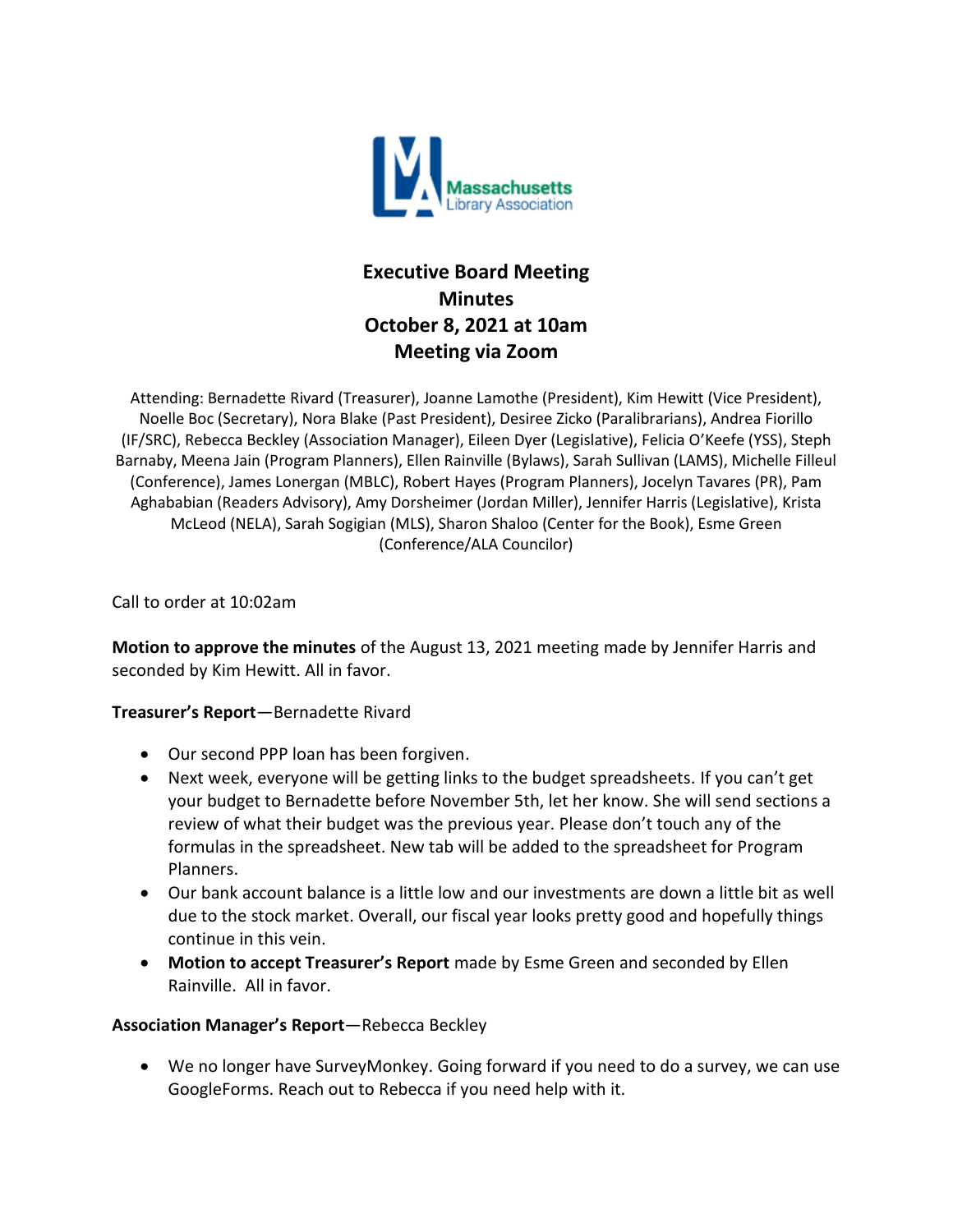- Aging receivables notices are going out. All but one conference invoice is unpaid.
- Working with Paralibrarians to create a way to collect the fees for certification online which can be done by working with the WildApricot store, instead of having to send in checks. Digital and physical items can be sold in the store, for future reference.

**Conference Update**-- Michelle Filleul and Esme Green

- Two day conference in Hyannis happening next May.
- Get proposals in--November deadline. There have been 31 program proposals to date.
- Kristen Collins is working on sponsorships.

# **Updates**

- **MBLC** –James Lonergan
	- $\circ$  Thanks to Will Adamczyk and Jennifer Harris for their legislative work. State Aid ask is 3%, we've been getting significant increases compared to other New England states. \$1million increase for MLS and MBLC, and asking for \$100K for Center for the Book. Doing a check in for how they use their LSTA grants; a survey will be sent out for evaluation
- **MLS** –Sarah Sogigian
	- o Small Libraries Forum coming up in November will be virtual. Annual meeting is on November 1st, also virtual. New time of 1pm. Really working on enhancing online professional development. Basic Library
		- Techniques now opened up to paralibrarians or anyone else instead of just directors. Can now train 90 people at once.
		- Focus on our communication methods
- **NELA** –Krista McLeod
	- o NELA conference in person on October 18th at Holy Cross. Still might be a few tickets available.
- **Massachusetts Center for the Book**--Sharon Shaloo
	- $\circ$  First statewide conversation at the National Book Festival with hundreds of attendees. Librarians are coming to decisions about the current state book awards and prepping for next year. October 15th writing to authors for kids. Moving offices- -will be set up by end of month in Northampton.

# **Sections and Committees**

- YSS: Welcome to [Felicia O'Keefe,](mailto:fokeefe@minlib.net) new chair of YSS. Just trying to get back on track right now and hoping to meet monthly to figure things out.
- Legislative Committee--please let us know if anyone is planning on legislative breakfasts
- Program Planners--looking for someone to architect a database
- Paralibrarians--will be holding their annual meeting and presenting awards at annual conference. Desiree Zicko is replacing Heather Maganzini as head of Marketing/social media